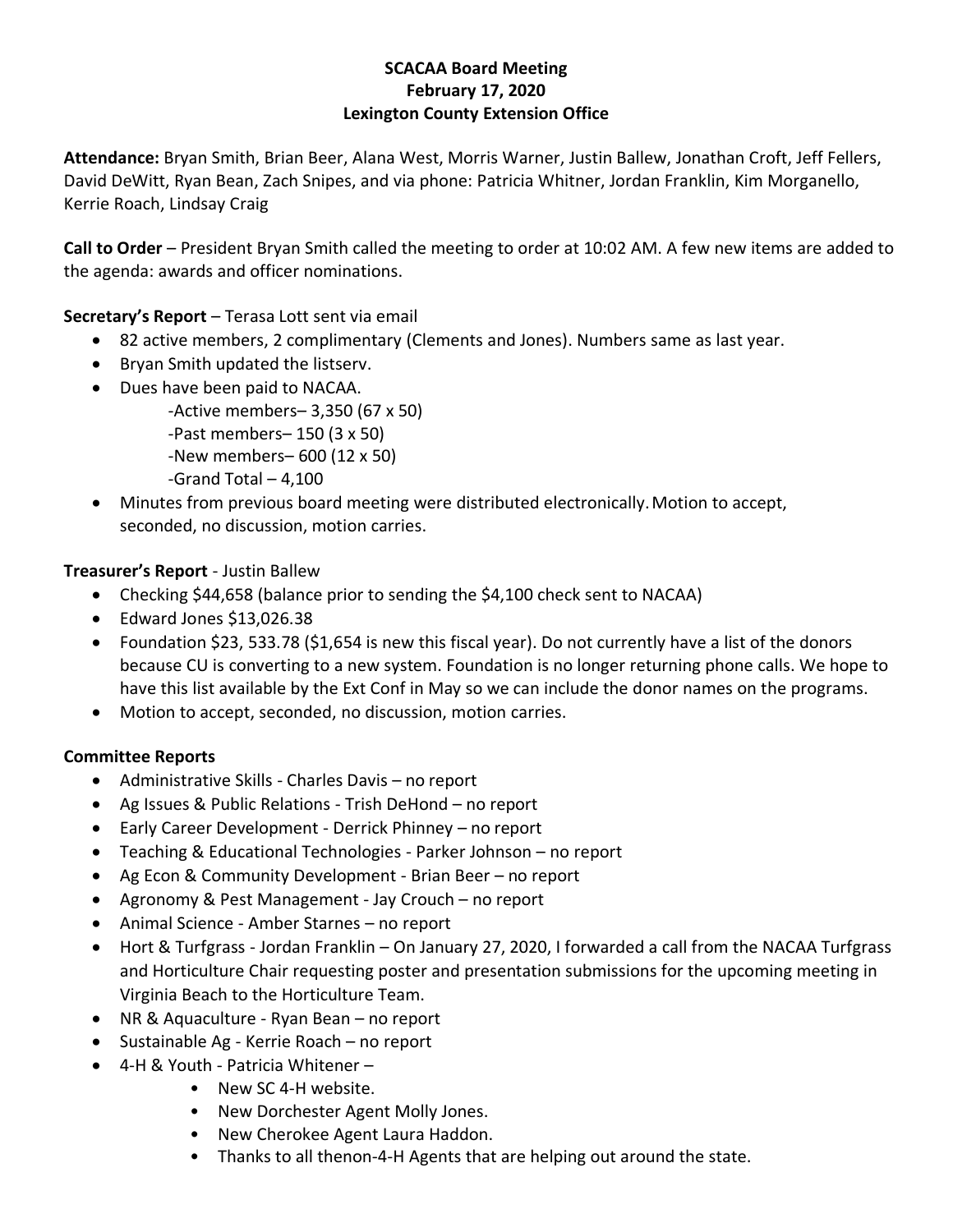- Communications Sara Scott no report
- Professional Excellence Amy Dabbs no report
- Public Relations Kim Counts Morganello no report
- Recognition & Awards Jeff Fellers
	- AA and DSA have been voted on and submitted Had 43 people vote. Last year we had 57 people vote.
		- AA Gifts last year was an engraved desk clock (approximately \$40) Justin Ballew

Ryan Bean

- DSA Gifts last year was an engraved storage box (approximately \$80) Amy Dabbs TJ Savereno
- Certificate of Merit application has been emailed out. Deadline is March 6, 2020 Currently have 2 applications submitted
- Friend of Extension application has been emailed out. Deadline is March 6, 2020 Currently have 1 application submitted Have a question from a member about if an IT person (not a member of association) can be nominated for the award. Discussed later
- Media Award application has been emailed out. Deadline is March 6, 2020 Currently no applications have been submitted.
- Scholarship Cassie LeMaster no report
- Search for Excellence Zach Snipes.
	- Apps due March 15. Email sent out with not applications.
- Life Member Matt Burns no report
- Nominating Bryan Smith -see new business
- Association Policy Bryan Smith -no report
- AM/PIC Alana West -see old business
- AM/PIC Fundraising Zach Snipes
	- Currently have \$750 in hand and expecting \$4,500 more. Still waiting to hear from a few commodity boards.

## **Old Business**

- AM/PIC report Alana West
	- Monday, May 11
		- AM Association Board meetings. Alana will book us a room for 10:30-noon.
		- Lunch own your own
		- PM Extension Agents only
		- Beef dinner at Garrison sponsored by Beef Board. FO will let us know if we are to purchase meat, reimburse them for the meat, or if we can keep the money.
	- Tuesday, May 12
		- Extension Agents, RECs, Specialist, Admins
		- Speakers, Professional Development, Networking, Team Building
		- PM Banquest. No awards to be given.
	- Wednesday, May 13 (Association Day)
		- 800-1000 Bfast w/ Formal Awards Paid for by Field Ops